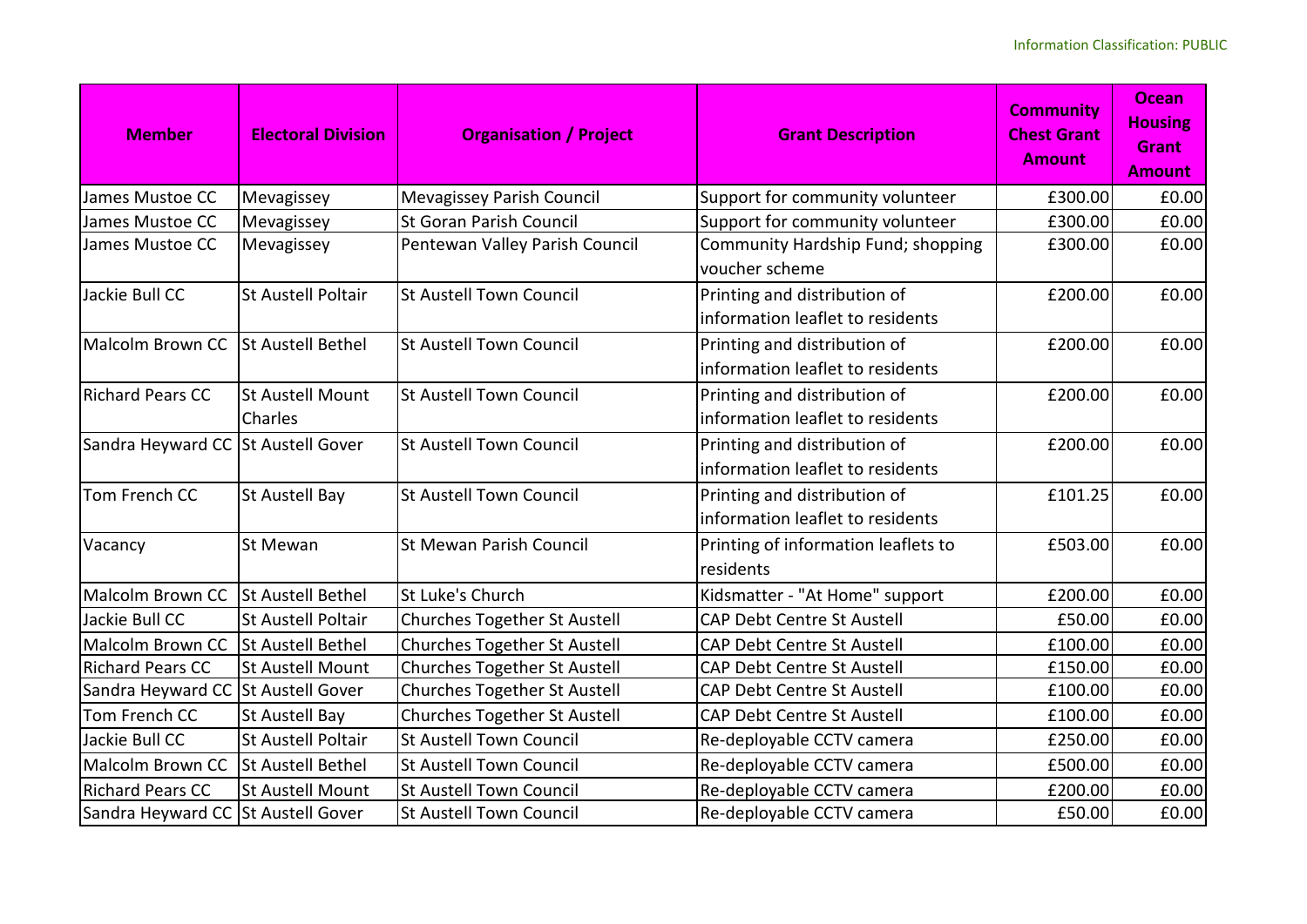| Sandra Heyward CC St Austell Gover |                           | St Austell Baptist Church Family     | Lockdown Relief - Family goody bags     | £200.00        | £0.00   |
|------------------------------------|---------------------------|--------------------------------------|-----------------------------------------|----------------|---------|
| James Mustoe CC                    | Mevagissey                | <b>Gorran Football Club</b>          | Repair & maintenance of goal posts,     | £80.00         | £0.00   |
|                                    |                           |                                      | nets and corner flags                   |                |         |
| <b>Richard Pears CC</b>            | <b>St Austell Mount</b>   | Gover Community Larder               | Storage unit, shelving and fridge       | $\Omega$       | £125.00 |
|                                    | <b>Charles</b>            |                                      | freezer                                 |                |         |
| Sandra Heyward CC                  | <b>St Austell Gover</b>   | <b>Gover Community Larder</b>        | Storage unit, shelving and fridge       | $\Omega$       | £200.00 |
| Vacancy                            | St Mewan                  | St Ewe Village Hall                  | Update and repair of hall lighting      | £500.00        | £0.00   |
| Vacancy                            | St Mewan                  | <b>Sticker AFC</b>                   | Disabled toilet facilities wet room and | £480.00        | £0.00   |
|                                    |                           |                                      | baby change facilities                  |                |         |
| James Mustoe CC                    | Mevagissey                | <b>Mevagissey Museum Society</b>     | Restoration of lobster pot in           | £150.00        | £0.00   |
| Jackie Bull CC                     | <b>St Austell Poltair</b> | Sally's Cat Rescue                   | Veterinary care for families who        | £250.00        | £50.00  |
|                                    |                           |                                      | cannot afford vets bills                |                |         |
| Malcolm Brown CC                   | <b>St Austell Bethel</b>  | Sally's Cat Rescue                   | Veterinary care for families who        | £100.00        | £50.00  |
|                                    |                           |                                      | cannot afford vets bills                |                |         |
| <b>Richard Pears CC</b>            | St Austell Mount          | Sally's Cat Rescue                   | Veterinary care for families who        | £50.00         | £0.00   |
|                                    | Charles                   |                                      | cannot afford vets bills                |                |         |
| Sandra Heyward CC St Austell Gover |                           | Sally's Cat Rescue                   | Veterinary care for families who        | $\overline{0}$ | £50.00  |
|                                    |                           |                                      | cannot afford vets bills                |                |         |
| Tom French CC                      | St Austell Bay            | Sally's Cat Rescue                   | Veterinary care for families who        | £100.00        | £0.00   |
|                                    |                           |                                      | cannot afford vets bills                |                |         |
| Tom French CC                      | <b>St Austell Bay</b>     | St Austell Bay Parish Council        | Charlestown Regatta Field toddler       | £400.00        | £0.00   |
|                                    |                           |                                      | play area refurbishment: new bench      |                |         |
| Jackie Bull CC                     | <b>St Austell Poltair</b> | <b>Poltair Residents Association</b> | Replacement noticeboard                 | £118.00        | £0.00   |
| Jackie Bull CC                     | <b>St Austell Poltair</b> | 4FS Youth Dance                      | Online activities, wellbeing packs &    | £50.00         | £0.00   |
|                                    |                           |                                      | specialist youth work support           |                |         |
| Malcolm Brown CC                   | St Austell Bethel         | 4FS Youth Dance                      | Online activities, wellbeing packs &    | £75.00         | £0.00   |
|                                    |                           |                                      | specialist youth work support           |                |         |
| <b>Richard Pears CC</b>            | <b>St Austell Mount</b>   | 4FS Youth Dance                      | Online activities, wellbeing packs &    | £200.00        | £0.00   |
|                                    | <b>Charles</b>            |                                      | specialist youth work support           |                |         |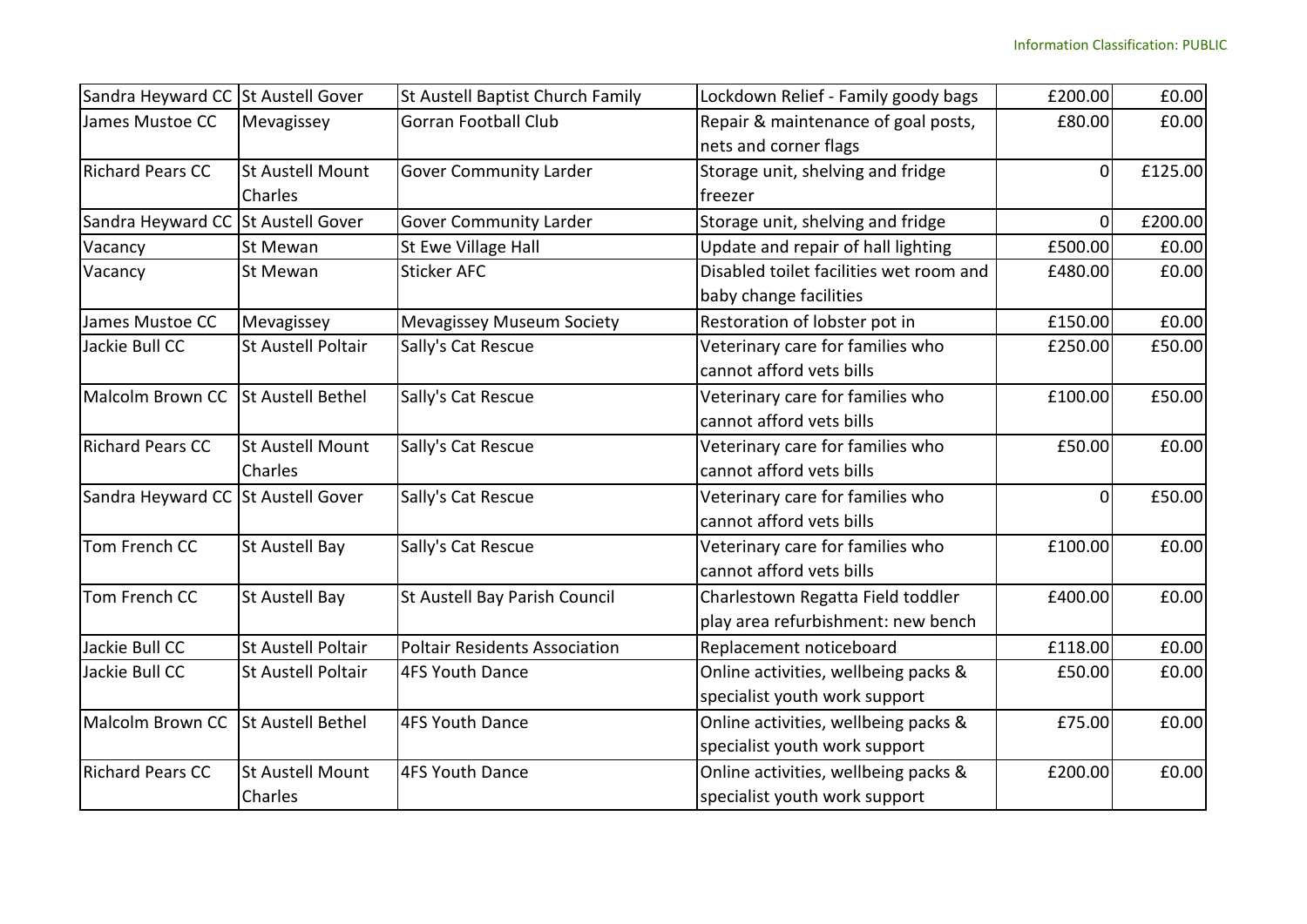| Sandra Heyward CC St Austell Gover |                                           | 4FS Youth Dance                    | Online activities, wellbeing packs &                                                     | £75.00  | £0.00  |
|------------------------------------|-------------------------------------------|------------------------------------|------------------------------------------------------------------------------------------|---------|--------|
|                                    |                                           |                                    | specialist youth work support                                                            |         |        |
| Jackie Bull CC                     | <b>St Austell Poltair</b>                 | Radio St Austell Bay CIC           | Studio equipment upgrade                                                                 | £50.00  | £0.00  |
| Malcolm Brown CC                   | <b>St Austell Bethel</b>                  | Radio St Austell Bay CIC           | Studio equipment upgrade                                                                 | £150.00 | £0.00  |
| <b>Richard Pears CC</b>            | <b>St Austell Mount</b><br>Charles        | Radio St Austell Bay CIC           | Studio equipment upgrade                                                                 | £200.00 | £0.00  |
| Sandra Heyward CC St Austell Gover |                                           | Radio St Austell Bay CIC           | Studio equipment upgrade                                                                 | £200.00 | £0.00  |
| Tom French CC                      | <b>St Austell Bay</b>                     | Radio St Austell Bay CIC           | Studio equipment upgrade                                                                 | £150.00 | £50.00 |
| Malcolm Brown CC                   | <b>St Austell Bethel</b>                  | C4 Dance Company CIC               | Equipment for children's outside                                                         | £150.00 | £0.00  |
|                                    |                                           |                                    | sports activities in response to Covid-                                                  |         |        |
| <b>Richard Pears CC</b>            | <b>St Austell Mount</b><br>Charles        | C4 Dance Company CIC               | Equipment for children's outside<br>sports activities in response to Covid-              | £200.00 | £0.00  |
| Sandra Heyward CC St Austell Gover |                                           | C4 Dance Company CIC               | Equipment for children's outside                                                         | £100.00 | £0.00  |
|                                    |                                           |                                    | sports activities in response to Covid-                                                  |         |        |
| Jackie Bull CC                     | <b>St Austell Poltair</b>                 | <b>Treverbyn Community Trust</b>   | <b>Treverbyn Community Larder</b>                                                        | £80.00  | £0.00  |
| Vacancy                            | St Mewan                                  | <b>St Mewan Parish Council</b>     | Supporting Friends of St Mewan<br>School; purchase of laptops                            | £133.00 | £50.00 |
| <b>Richard Pears CC</b>            | <b>St Austell Mount</b><br><b>Charles</b> | <b>Climate Action St Austell</b>   | 'Getting Started" project; website,<br>posters & flyers                                  | £100.00 | £0.00  |
| Sandra Heyward CC St Austell Gover |                                           | <b>Climate Action St Austell</b>   | "Getting Started" project; website,<br>posters & flyers                                  | £400.00 | £0.00  |
| Malcolm Brown CC                   | <b>St Austell Bethel</b>                  | <b>Climate Action St Austell</b>   | "Getting Started" project; website,<br>posters & flyers                                  | £82.00  | £0.00  |
| James Mustoe CC                    | Mevagissey                                | Mevagissey Bay Association         | Mevagissey Community [Covid-19]<br><b>Support Group</b>                                  | £670.00 | £50.00 |
| <b>Richard Pears CC</b>            | <b>St Austell Mount</b><br>Charles        | St Blazey Recycle Reuse Resale CIC | Food boxes and assistance with<br>household items for vulnerable<br>residents & families | £125.00 | £75.00 |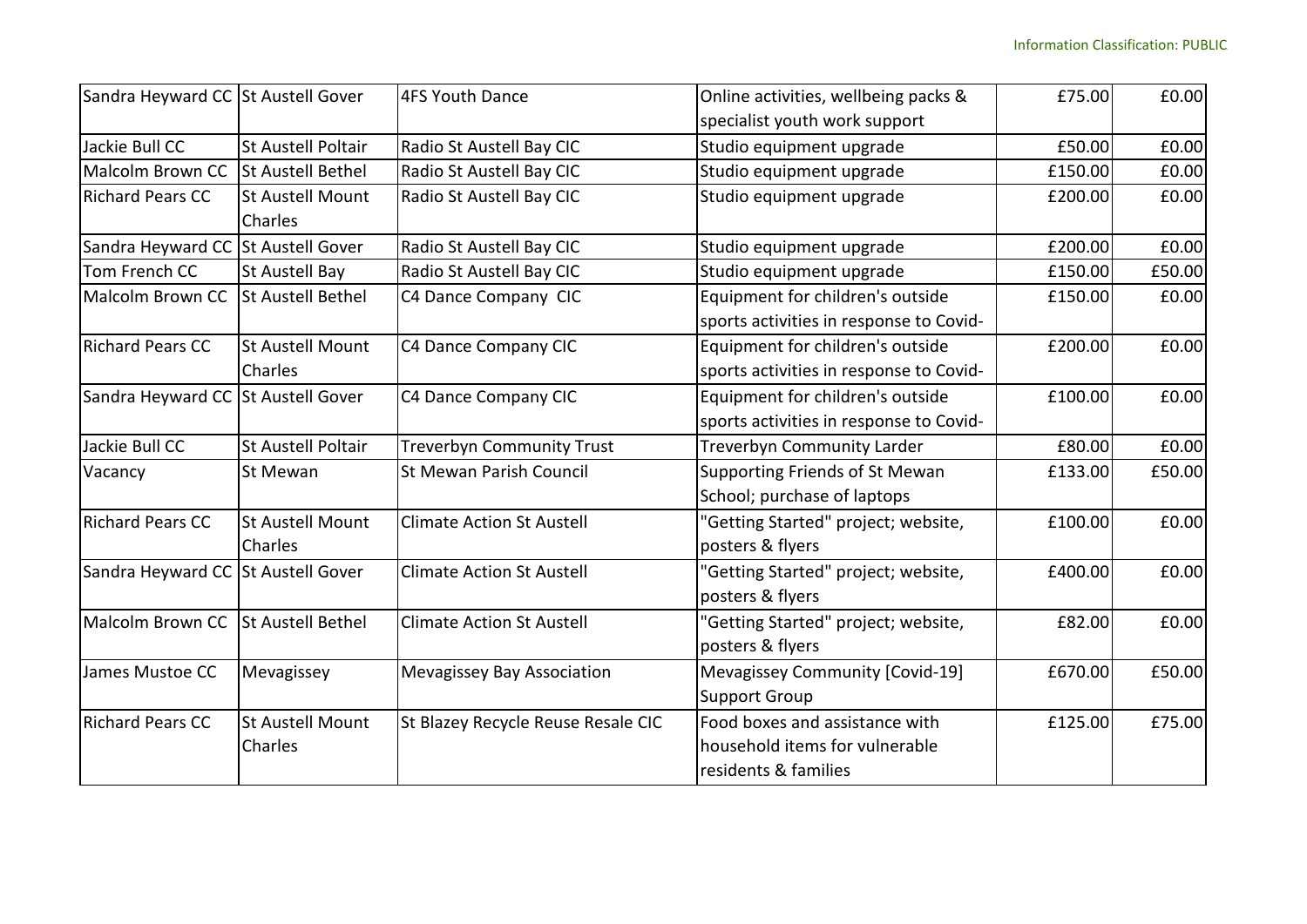| Tom French CC           | St Austell Bay                     | St Blazey Recycle Reuse Resale CIC        | Food boxes and assistance with                     | £148.75 | £0.00 |
|-------------------------|------------------------------------|-------------------------------------------|----------------------------------------------------|---------|-------|
|                         |                                    |                                           | household items for vulnerable                     |         |       |
|                         |                                    |                                           | residents & families                               |         |       |
| <b>Richard Pears CC</b> | <b>St Austell Mount</b>            | <b>FreshStart (Salvation Army Housing</b> | Laptops for residents to access                    | £200.00 | £0.00 |
|                         | Charles                            | Association)                              | internet for employment and courses                |         |       |
| Sandra Heyward CC       | <b>St Austell Gover</b>            | <b>FreshStart (Salvation Army Housing</b> | Laptops for residents to access                    | £375.00 | £0.00 |
|                         |                                    | Association)                              | internet for employment and courses                |         |       |
| Tom French CC           | St Austell Bay                     | <b>FreshStart (Salvation Army Housing</b> | Laptops for residents to access                    | £100.00 | £0.00 |
|                         |                                    | Association)                              | internet for employment and courses                |         |       |
| Jackie Bull CC          | <b>St Austell Poltair</b>          | St Austell Foodbank                       | Contribution to cost of Warehouse Co-              | £51.00  | £0.00 |
|                         |                                    |                                           | ordinator                                          |         |       |
| Malcolm Brown CC        | <b>St Austell Bethel</b>           | St Austell Foodbank                       | Contribution to cost of Warehouse Co-<br>ordinator | £100.00 | £0.00 |
| <b>Richard Pears CC</b> | <b>St Austell Mount</b>            | St Austell Foodbank                       | Contribution to cost of Warehouse Co-              | £125.00 | £0.00 |
|                         | Charles                            |                                           | ordinator                                          |         |       |
| Jackie Bull CC          | <b>St Austell Poltair</b>          | <b>Edible St Austell</b>                  | Landrew Road Community Garden                      | £51.00  | £0.00 |
| Malcolm Brown CC        | <b>St Austell Bethel</b>           | <b>Edible St Austell</b>                  | Landrew Road Community Garden                      | £75.00  | £0.00 |
| <b>Richard Pears CC</b> | <b>St Austell Mount</b><br>Charles | <b>Edible St Austell</b>                  | Landrew Road Community Garden                      | £50.00  | £0.00 |
| Vacancy                 | St Mewan                           | <b>St Ewe Parish Council</b>              | St Ewe Climate Action; tree planting               | £184.00 | £0.00 |
| Malcolm Brown CC        | <b>St Austell Bethel</b>           | <b>Harbour Housing</b>                    | Covid-19 Homeless Emergency Appeal                 | £100.00 | £0.00 |
| Tom French CC           | St Austell Bay                     | <b>Harbour Housing</b>                    | Covid-19 Homeless Emergency Appeal                 | £100.00 | £0.00 |
| <b>Malcolm Brown CC</b> | <b>St Austell Bethel</b>           | Cornwall Covid-19 Protective Shields      | Face visors for NHS, key workers &                 | £100.00 | £0.00 |
|                         |                                    |                                           | vulnerable people                                  |         |       |
| Tom French CC           | St Austell Bay                     | <b>CLEAR</b>                              | Helping children to heal from                      | £100.00 | £0.00 |
|                         |                                    |                                           | emotional trauma experienced during                |         |       |
| Tom French CC           | St Austell Bay                     | Merlin MS Centre                          | Emergency appeal - Keep In Touch -                 | £100.00 | £0.00 |
|                         |                                    |                                           | ongoing costs to maintain service for              |         |       |
|                         |                                    |                                           | high priority clients                              |         |       |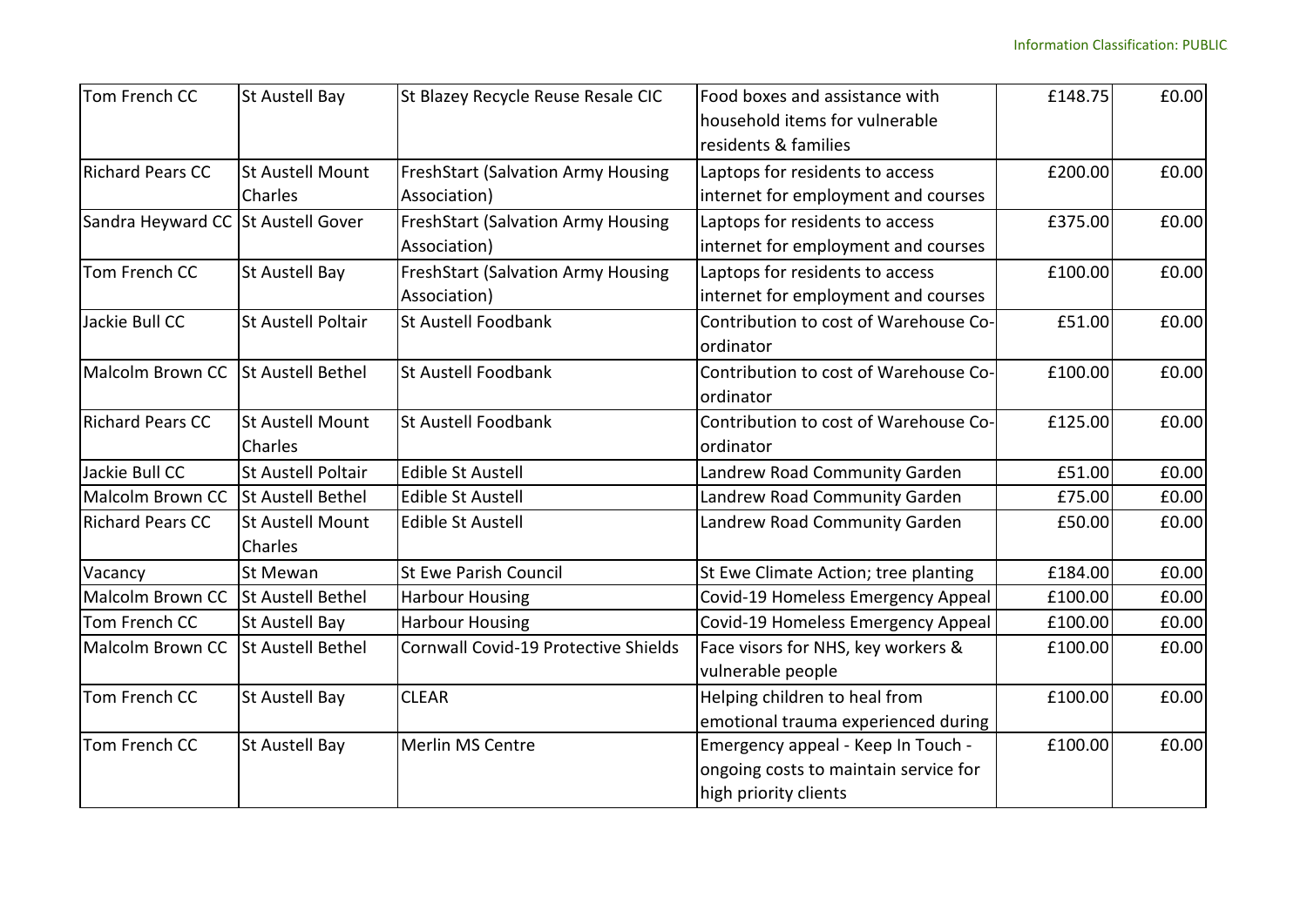| Vacancy                            | St Mewan                  | <b>Merlin MS Centre</b>       | Emergency appeal - Keep In Touch -    | £200.00 | £0.00 |
|------------------------------------|---------------------------|-------------------------------|---------------------------------------|---------|-------|
|                                    |                           |                               | ongoing costs to maintain service for |         |       |
|                                    |                           |                               | high priority clients                 |         |       |
| Sandra Heyward CC St Austell Gover |                           | <b>St Austell Arts Centre</b> | Save Our Theatre - ongoing running    | £150.00 | £0.00 |
|                                    |                           |                               | costs during lockdown/ unable to      |         |       |
| <b>Richard Pears CC</b>            | <b>St Austell Mount</b>   | <b>St Austell Arts Centre</b> | Save Our Theatre - ongoing running    | £100.00 | £0.00 |
|                                    | Charles                   |                               | costs during lockdown/ unable to      |         |       |
|                                    |                           |                               | fundraise                             |         |       |
| Malcolm Brown CC                   | <b>St Austell Bethel</b>  | <b>St Austell Arts Centre</b> | Save Our Theatre - ongoing running    | £200.00 | £0.00 |
|                                    |                           |                               | costs during lockdown/ unable to      |         |       |
| Jackie Bull CC                     | <b>St Austell Poltair</b> | <b>St Austell Arts Centre</b> | Save Our Theatre - ongoing running    | £250.00 | £0.00 |
|                                    |                           |                               | costs during lockdown/ unable to      |         |       |
| Tom French CC                      | <b>St Austell Bay</b>     | <b>St Austell Arts Centre</b> | Save Our Theatre - ongoing running    | £200.00 | £0.00 |
|                                    |                           |                               | costs during lockdown/ unable to      |         |       |
| <b>Richard Pears CC</b>            | <b>St Austell Mount</b>   | Kit4Kids                      | IT equipment for school students      | £150.00 | £0.00 |
|                                    | Charles                   |                               |                                       |         |       |
| James Mustoe CC                    | Mevagissey                | <b>Merlin MS Centre</b>       | Emergency appeal - Keep In Touch -    | £200.00 | £0.00 |
|                                    |                           |                               | ongoing costs to maintain service for |         |       |
|                                    |                           |                               | high priority clients                 |         |       |
| Vacancy                            | St Mewan                  | <b>Merlin MS Centre</b>       | Emergency appeal - Keep In Touch -    | £200.00 | £0.00 |
|                                    |                           |                               | ongoing costs to maintain service for |         |       |
|                                    |                           |                               | high priority clients                 |         |       |
| Tom French CC                      | <b>St Austell Bay</b>     | <b>Merlin MS Centre</b>       | Emergency appeal - Keep In Touch -    | £100.00 | £0.00 |
|                                    |                           |                               | ongoing costs to maintain service for |         |       |
|                                    |                           |                               | high priority clients                 |         |       |
| Jackie Bull CC                     | <b>St Austell Poltair</b> | Merlin MS Centre              | Emergency appeal - Keep In Touch -    | £100.00 | £0.00 |
|                                    |                           |                               | ongoing costs to maintain service for |         |       |
|                                    |                           |                               | high priority clients                 |         |       |